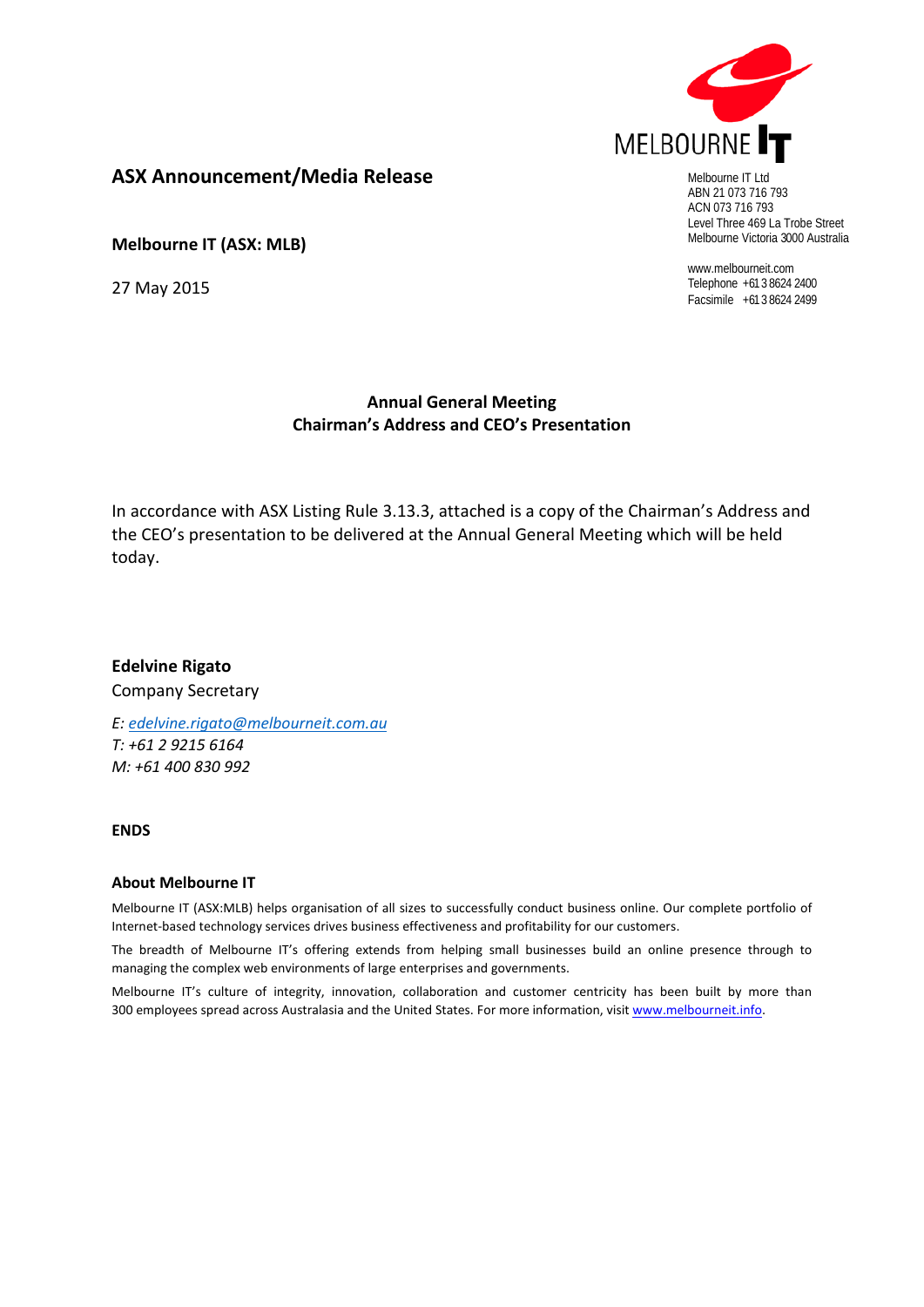

#### **ASX Announcement/Media Release**

**Melbourne IT (ASX: MLB)**

27 May 2015

Melbourne IT Ltd ABN 21 073 716 793 ACN 073 716 793 Level Three 469 La Trobe Street Melbourne Victoria 3000 Australia

www.melbourneit.com Telephone +61 3 8624 2400 Facsimile +61 3 8624 2499

#### **Melbourne IT Ltd 2015 AGM**

#### **CHAIRMAN'S ADDRESS**

#### *"Building for Growth – On track and well advanced"*

I am pleased to report that the execution of our strategy to transform Melbourne IT into a growing, solutions led business with higher quality earnings is on track and well advanced.

Today I would like to take you through the highlights of 2014: A year of building for growth. I'd like to update you on the progress we have made in returning the core SMB business to growth, the ongoing development of our SMB solutions business, the continued momentum in Enterprise Services, and the progress we are making with the integration of MIT and NRG. Then I'll discuss the outlook for the 2015 year.

First, 2014 was a significant, busy and productive year for Melbourne IT. As one investor recently said of us, "we are a company on the move". We acquired Netregistry in March last year. This provided expertise, scale and a robust platform for growth. Martin Mercer, our Managing Director, joined us in April. Martin has engineered and led the strategic, cultural, operational and financial improvement across our business. We cemented the Tiger Pistol Alliance in November broadening our social media offering and at the same time we gained AWS Premier Consulting Partner status. We are one of only 28 companies in the world to achieve this level of recognition. Notwithstanding these achievements we also made significant progress in integrating Netregistry and realising the cost synergies.

Melbourne IT has a commitment to delivering improved financial results and has made solid progress on this front. There is more we can do as we continue to execute well. Some of the financial highlights in 2014 included:

- Revenues grew by 21% for the year ended 2014, driven by strong organic growth in Enterprise Services and the contribution from NRG.
- Reported EBITDA was up 121% to \$12.8M.
- Underlying EBITDA was up 181% to \$16.3M.
- Normalised NPAT, adjusting for the once off impairment and transaction costs arising from the acquisition of Netregistry, increased by 27% to \$7.9m.
- Normalised EPS increased by 17% to 8.72 cents per share.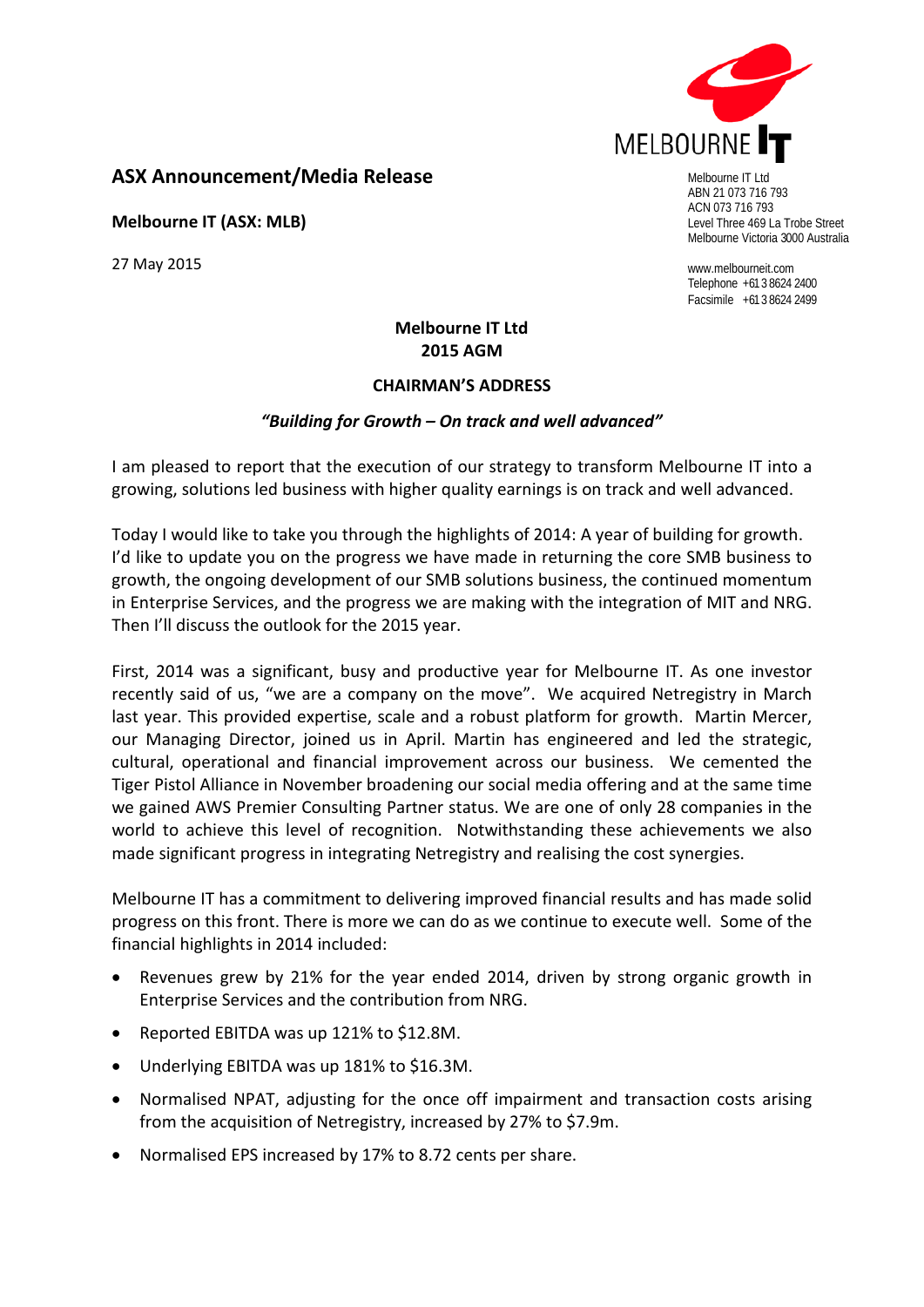

- We delivered strong growth in free cash flow, an important metric for us. This turned from a negative \$0.3m in FY13 to a positive \$9.4m in 2014.
- We closed the year with net cash of \$18.1m and no debt.
- Following these sound results, we declared a final dividend of 4 cents per share, franked at 80%, taking the total dividend for the year to 5 cents per share.
- Moreover, over the past eighteen months the company has returned some 84 cents per share to shareholders via capital returns and dividends.

Significantly, the Company moved beyond the initial turnaround phase of the previous year with growth in both SMB Solutions and Enterprise Services. This is encouraging and shows the momentum that is building in your company.

It's important though, to look at the "cause" of this growth as well as the "effect", that is, the results scorecard. It starts with our vision. Our vision is to position Melbourne IT as the "go to" company that enables our customers to be successful online. We are the designers, the engineers, and the operators of the most effective online solutions. This positioning, and these capabilities and services form the bedrock of a profitable, growing and sustainable business that can deliver significant rewards for shareholders.

The most important part of that vision is our focus on our "customers". Arguably the most important improvement in the company during 2014 has been the rapid improvement in our customer satisfaction metric – the Net Promoter Score. In the 8 months from May to the end of 2014 we delivered a 36 point improvement in our Net Promoter Score. This rate of improvement is almost unprecedented. There has been a tremendous focus and effort across the organisation to deliver that improvement and the Board and Management recognise and appreciate this.

Since year-end we have also acquired the cloud services provider UberGlobal Group. We take a very considered, careful and disciplined approach to allocating capital and I am pleased to say that this acquisition, although clearly in its early days, already looks good. The benefits of this acquisition include:

- 1. It will generate revenue of \$15m, and normalised EBITDA of ~\$2.0m, in the 30 June 2015 year
- 2. The acquisition delivers economies of scale and further strengthens our core domains and hosting business
- 3. It presents significant opportunity for synergy benefits with an anticipated \$2.5m of annualised savings to be extracted in 2017
- 4. It provides MIT with a physical presence in Canberra and increased access to a government client base
- 5. It delivers to MIT 70,000 additional SMB customers to whom we can cross-sell our solutions offerings, and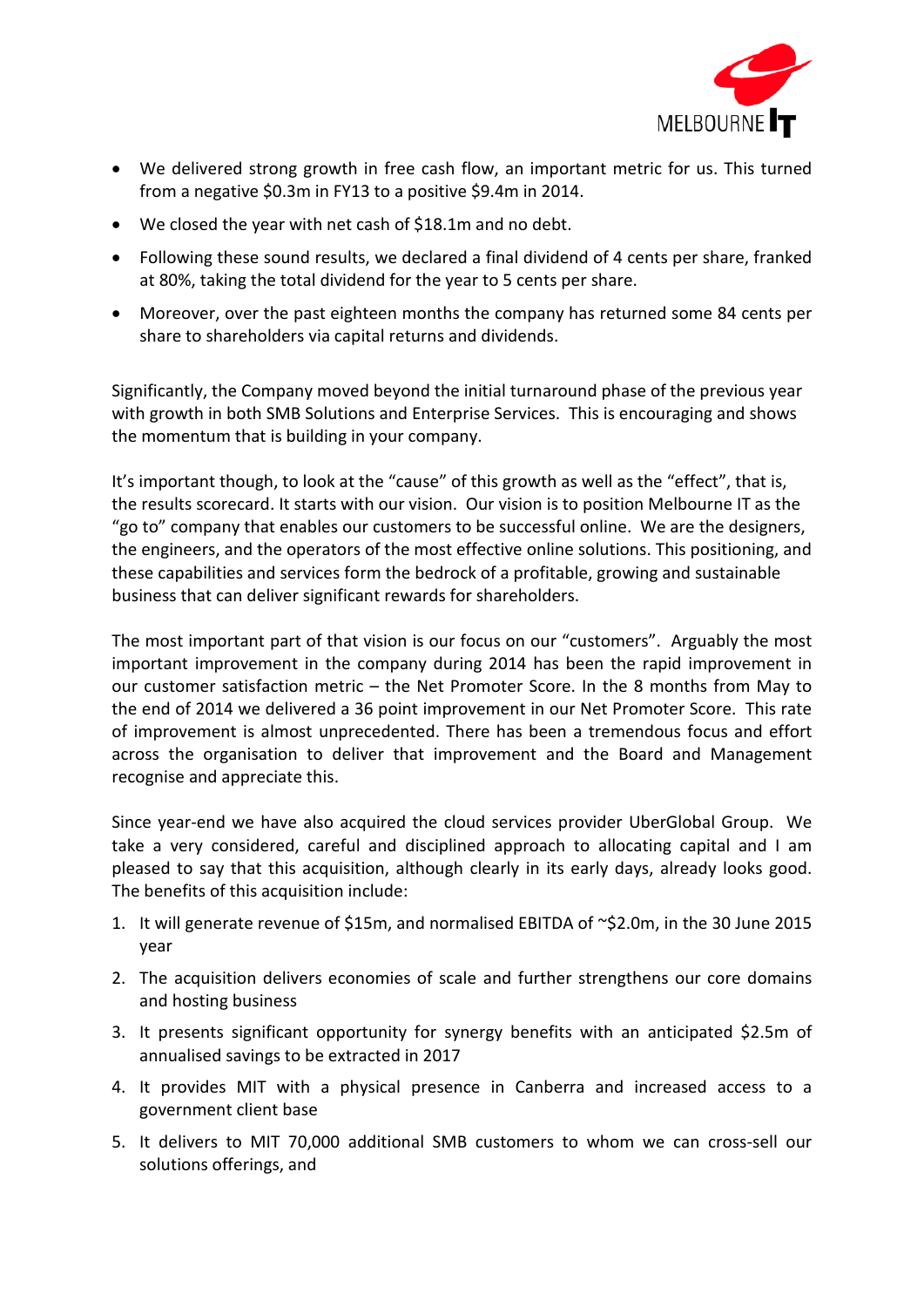

#### 6. It is EPS accretive in year 1.

Given the growing momentum across our business, we have four key priorities for 2015 that underpin a profitable and sustainable business:

#### **1. Realising the integration synergies.**

I am pleased to confirm that the integration of MIT and NRG is on target to achieve \$7.5m pa of synergy savings by the close of 2016. Uber should add a further \$2.5m of savings in 2017.

#### **2. Arresting the revenue decline in SMB and returning the business to growth.**

In short, we are very encouraged by the growth in sales of the core ".com.au" domain, and the key drivers of shareholder value are moving in the right direction.

#### **3. Building a solutions driven business.**

Our embryonic business providing managed digital solutions to small business is showing pleasing and growing momentum

#### **4. The continued development of ES managed services.**

ES is a good business where arguably the quality of our customer base exceeds our market capitalisation. We deliver high quality managed services solutions to customers such as Foxtel, the NRL and Domino's Pizza. We are proud of the support we provide to customers such as these and we look forward to continuing growth and success in this business.

In Martin's presentation, he will talk about these four priorities and the progress we are making in more detail.

Together with our focus on these key priorities, we have a similarly intense focus on developing our people, and driving further improvements in customer experience. We are confident 2015 will deliver even better results.

Given the solid platform and disciplined accretive acquisitions we are well placed to increase sales, ARPU and profitability.

Melbourne IT is evolving into a solutions led business with higher quality earnings. We have successfully delivered two major acquisitions in a twelve month period. We have positioned the company in growing markets with a broader, more compelling customer offer. We are improving staff engagement and customer satisfaction. We have set very clear strategic priorities. And as we continue to execute well, we will drive further growth and profitability. We remain focussed on delivering strong free cash flows and enhancing returns to shareholders.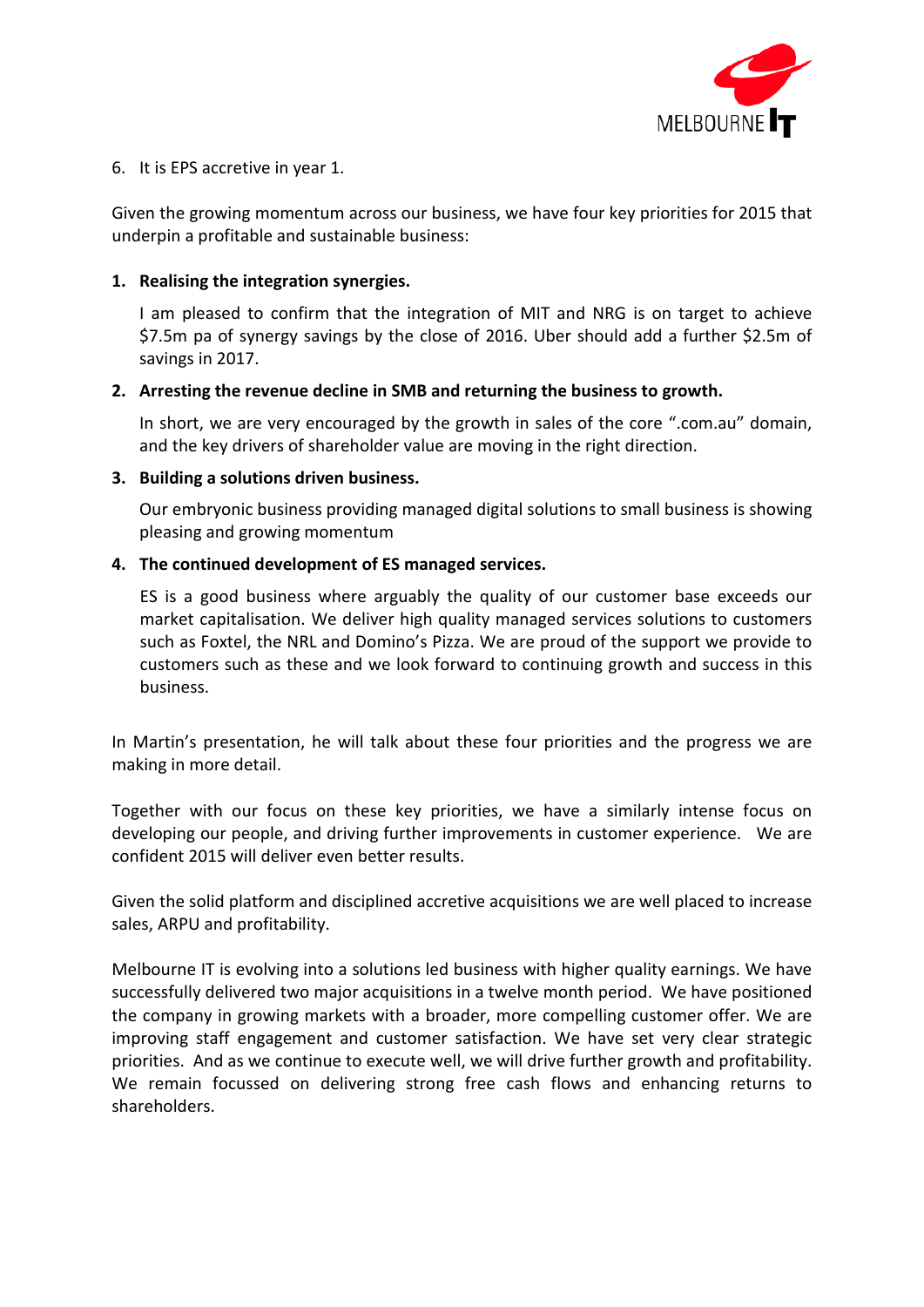

This time last year I welcomed a new CEO, Martin Mercer, to lead your business through this new chapter. Martin has made great progress in integrating Melbourne IT and Netregistry and he has assembled a high quality leadership team with the necessary skills and experience to navigate through a complex period of change. It is a team that has the skills and experience for today and also for a quite different future.

With the excellent new leadership team in place, a clear strategy, and a continually changing environment, we need to ensure the Board has the skills, experience, leadership and fresh eyes to support this team. To this end, we have commenced a formal process to refresh the Board and I anticipate that this will culminate in changes to the composition of the Board in the near future. You will, of course, have the opportunity to endorse the changes that emerge out of this process.

I would like to thank the Board of Melbourne IT for the guidance and support given during the year. We have passed through a number of key milestones during 2014 as we continued with our transformation journey.

The major acquisitions, integration and drive to grow both the SMB and Enterprise Services divisions have demanded considerable efforts from our people. On behalf of the Board, I would like to thank the Management Team and all staff of Melbourne IT Group for their hard work and commitment, which enabled the Company to achieve the sound financial results for 2014 and lay the foundation to continue to deliver shareholder value.

We also welcome the new addition to our Group, the management and all staff of Uber Global.

I would also like to express our appreciation to you, our shareholders, for your continued support. Many of you have been with Melbourne IT from the beginning and we hope you remain part of this Company.

I look forward to the next exciting chapter in the Melbourne IT story and its evolution into a successful solutions led business.

Thank you.

#### **ENDS**

#### **About Melbourne IT**

Melbourne IT (ASX:MLB) helps organisation of all sizes to successfully conduct business online. Our complete portfolio of Internet-based technology services drives business effectiveness and profitability for our customers.

The breadth of Melbourne IT's offering extends from helping small businesses build an online presence through to managing the complex web environments of large enterprises and governments.

Melbourne IT's culture of integrity, innovation, collaboration and customer centricity has been built by more than 300 employees spread across Australasia and the United States. For more information, visi[t www.melbourneit.info.](http://www.melbourneit.info/)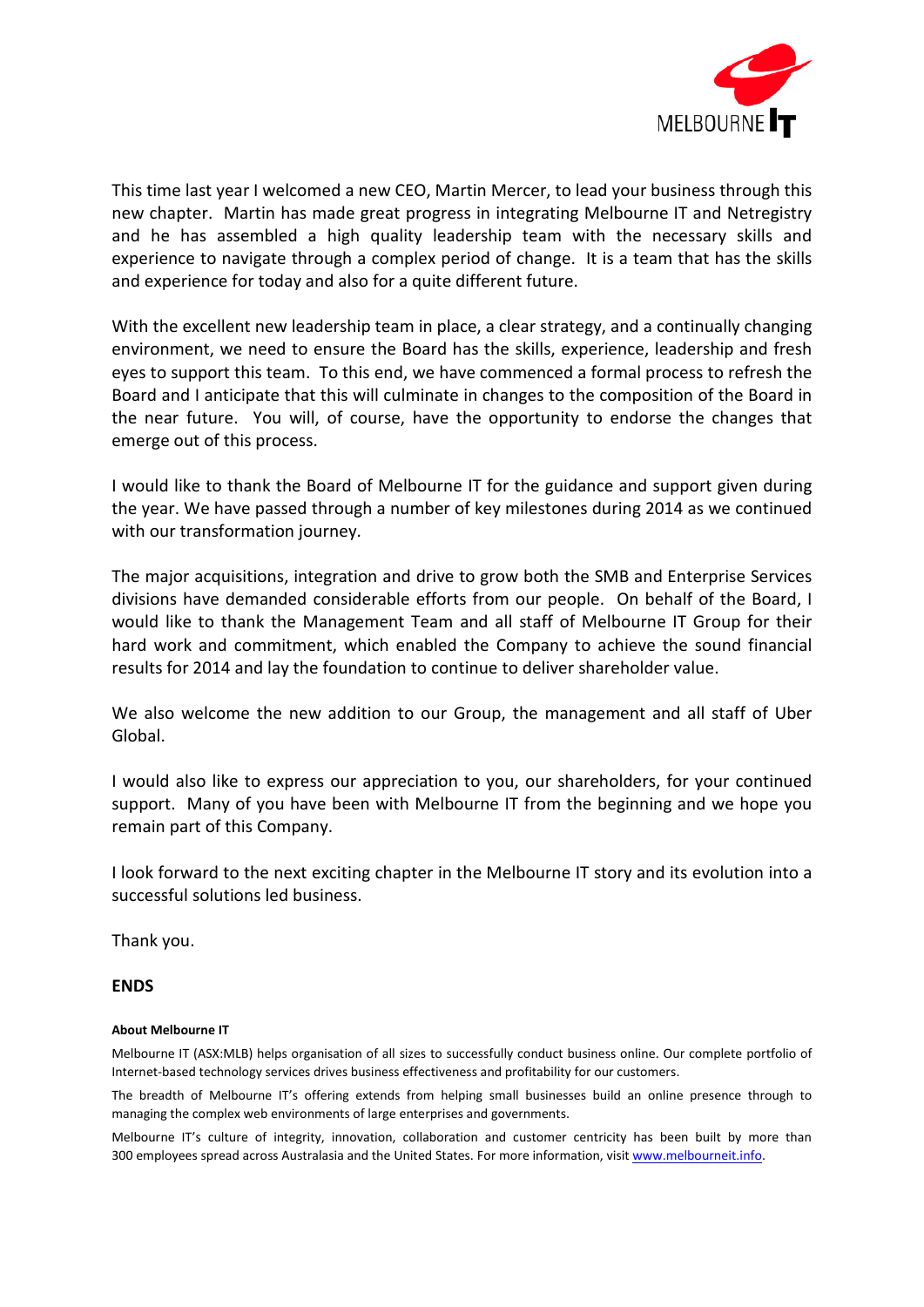# **CEO's Address**

## Martin Mercer

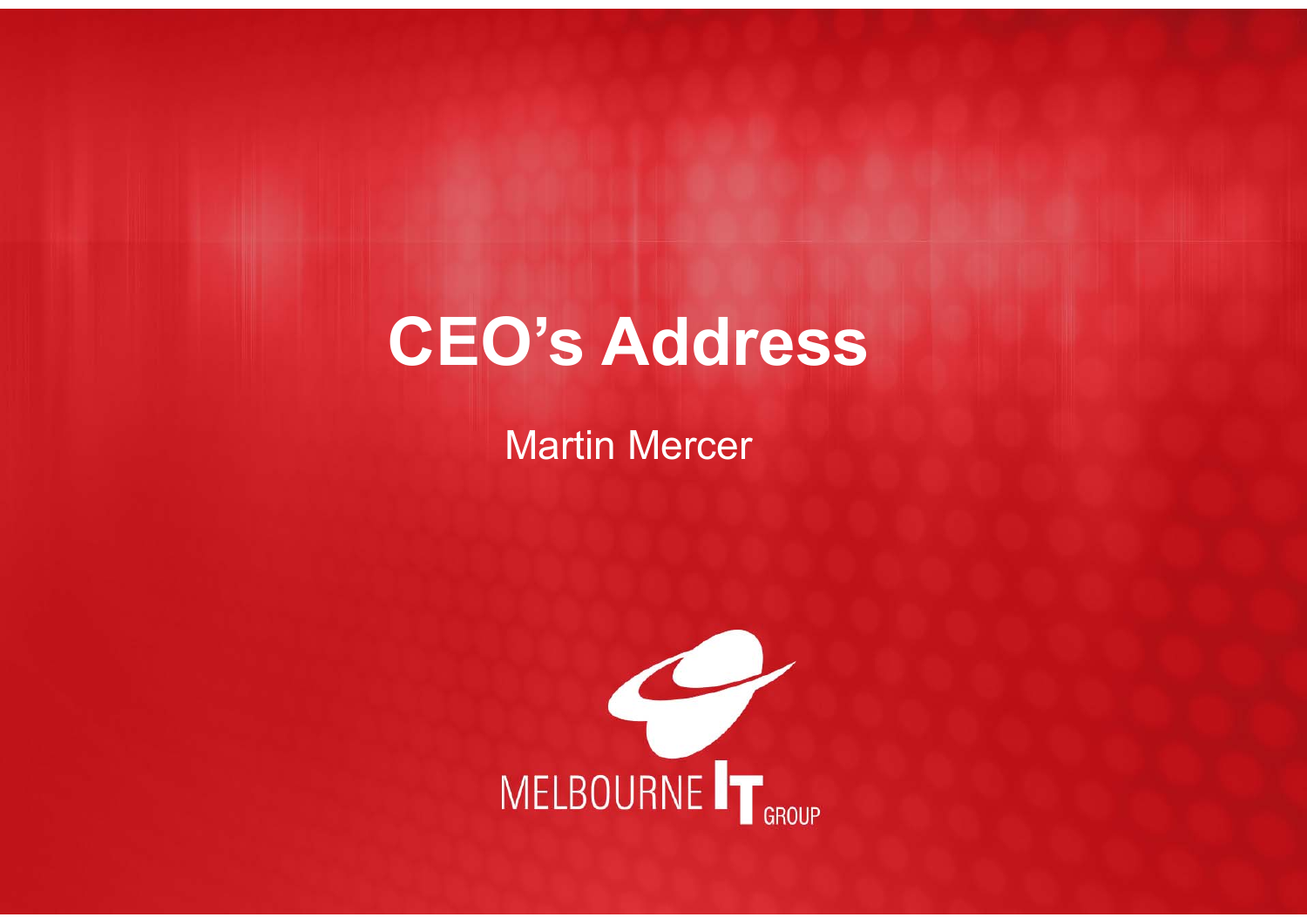**The Internet is** *revolutionising* **the way business is done.**

**Everything MIT does** *enables* **our customers to be successful online.**

**We are the designers, the engineers and the operators of the most effective** *online solutions.* 

**Transforming MIT into a growing** *solution led business* **with higher quality earnings.**

**We are focussed on delivering strong free cash flows and enhancing**  *returns* **to shareholders.**

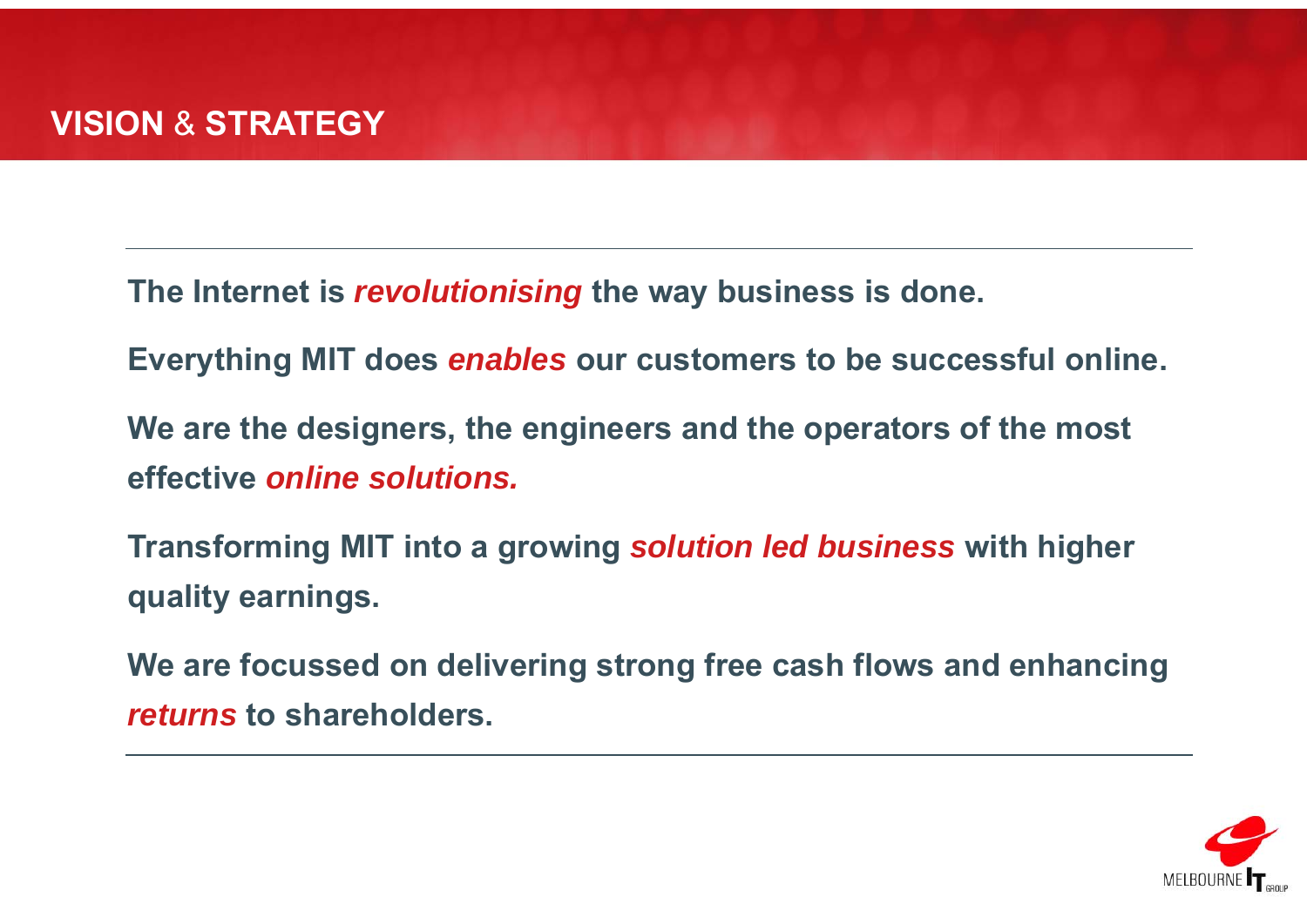### **COMPANY OVERVIEW**

| <b>WHO WE ARE</b>                                                                                                                                 | <b>OUR MODEL</b>                                                                                                                | <b>OUR CAPABILITIES</b>                                                                                                                             | <b>GROWTH LEVERS</b>                                                                                                                                                                |
|---------------------------------------------------------------------------------------------------------------------------------------------------|---------------------------------------------------------------------------------------------------------------------------------|-----------------------------------------------------------------------------------------------------------------------------------------------------|-------------------------------------------------------------------------------------------------------------------------------------------------------------------------------------|
| Australia's largest online<br>solutions company with 19 years<br>experience                                                                       | Online retail website sales for<br>domains and hosting                                                                          | 6 <sup>th</sup> largest domain name<br>registrar in the world with<br>connections to most major global<br>domain registries                         | Return SMB to growth. Drive new<br>customer acquisition through<br>increasing market share and<br>access to 6% growth in the<br>domain name market                                  |
| Provide domain names, and<br>web/email hosting, to more than<br>500,000 small businesses.<br>Addition of a further 70,000+<br>customers with Uber | Network of more than 10,000<br>resellers of domains and hosting                                                                 | Proprietary platform for integrating<br>many online suppliers to create<br>solutions                                                                | <b>Build a Solutions business with</b><br>higher quality earnings. Drive<br>higher ARPU solutions into<br>existing customer base and<br>directly acquire new solutions<br>customers |
| Provide managed web design,<br>social media and digital marketing<br>solutions to small businesses                                                | Call centres in Australia and<br>Manila to sell solutions to new and<br>existing SMB customers                                  | Scalable web design and social<br>media management solutions                                                                                        | Moving beyond PC/web<br>environments - towards mobile<br>applications and social media                                                                                              |
| Provide managed cloud<br>solutions that increase innovation<br>rates and agility for large<br>Enterprise & Gov't organisations                    | Professional Services practices,<br>24x 7 managed services, field<br>sales offices in Brisbane, Sydney,<br>Melbourne & Canberra | <b>Amazon Web Services Premier</b><br><b>Consulting Partner</b><br><b>Microsoft Gold Partner</b><br>More than 200 Enterprise and<br>Gov't customers | Build momentum in ES with<br>recurring managed services<br>revenues. Access growth in the<br>public cloud market through new<br>customer acquisition & growth                       |

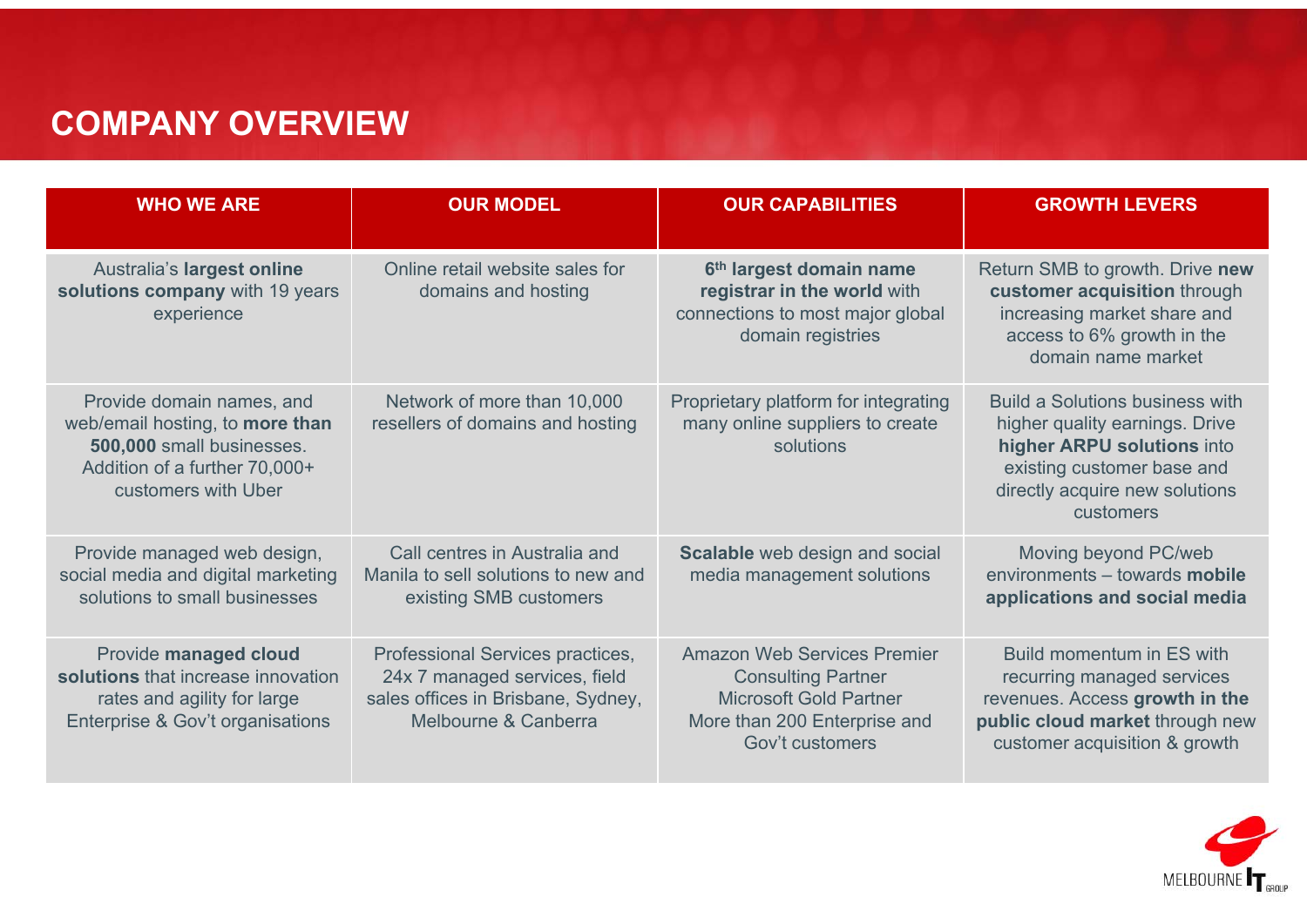### **STRATEGIC** PRIORITIES & OUTLOOK

### **FOUR KEY PRIORITIES**

- **1. Realising integration synergies.** Well advanced and on track.
- **2. Arresting revenue decline in SMB and returning the business to growth**. ".COM.AU" sales, DIFM web design & social marketing are key metrics.
- **3. Continued development of the 'solutions' segment**. Market 4x larger than MLBs original components market. Investing for growth: \$2m in sales and marketing in FY15, attractive pay back in FY16/17.
- **4. Continued development of ES managed services**, managed services revenue now growing faster than the decline in traditional infrastructure revenues

*Expect to realise 5% & 10% earnings growth in the core*FY2015

**Focus on developing the quality of our people and improving customer service.**

## **\$3M INVESTMENT**

In FY15 in capability (\$2M) & pay rise for critical staff (\$1M)

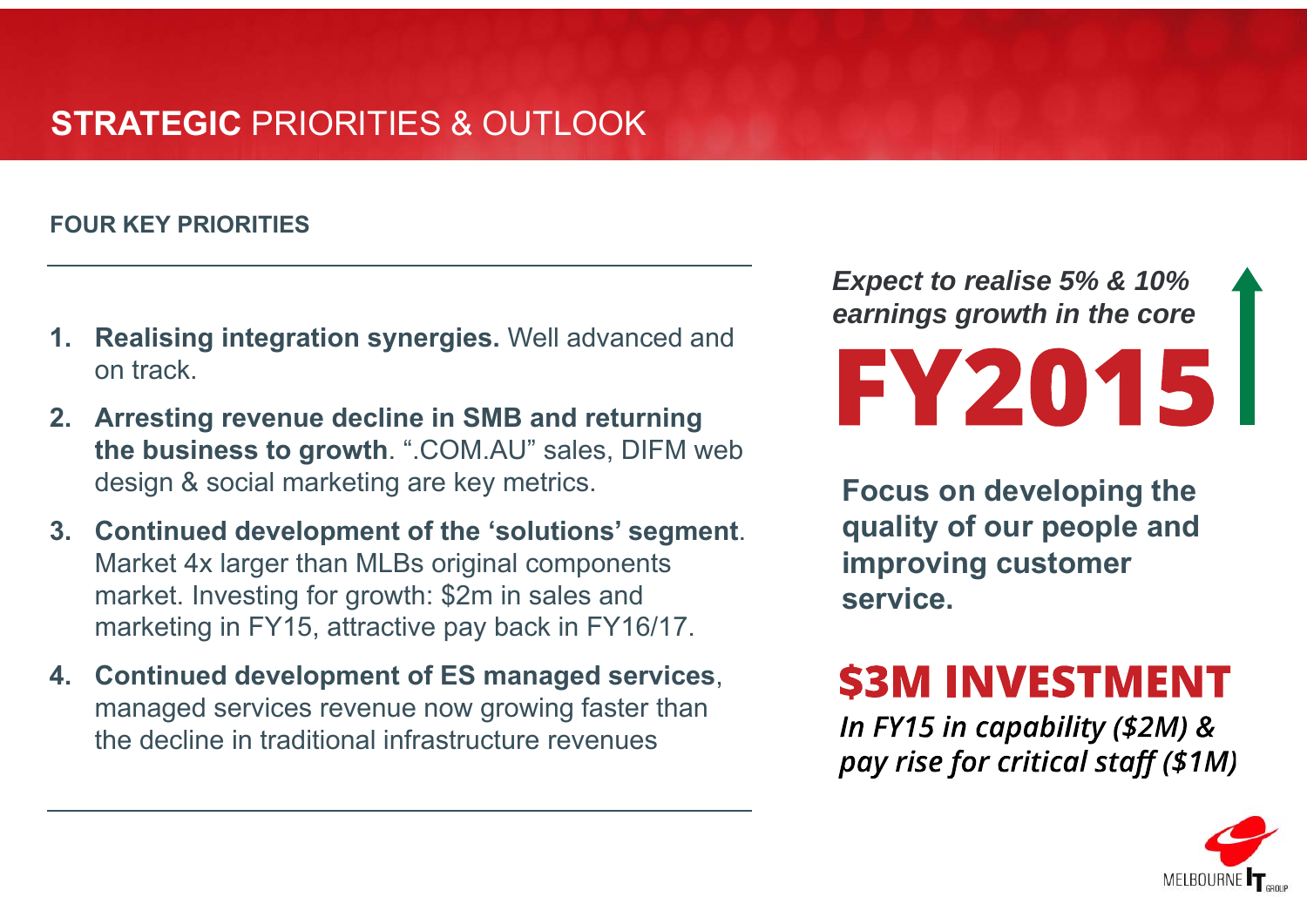### **INTEGRATION** WELL ADVANCED & ON TRACK

- •**Integration of MIT and NRG on target to achieve \$7.5M pa of synergy savings by close of 2016.**
- •**Incremental \$4.1M in FY15 before \$1.5M of implementation costs.**
- •**Uber savings add a further \$2.5M in 2017**

| <b>STRATEGIC PRIORITY</b>                  | <b>PROGRESS REPORT</b>                                                                                                 | <b>NEXT STEPS</b>                                                                                   |
|--------------------------------------------|------------------------------------------------------------------------------------------------------------------------|-----------------------------------------------------------------------------------------------------|
| <b>QUICK WINS</b>                          | Cost savings focussed on 3 <sup>rd</sup> party suppliers and<br>are largely complete                                   | Finalise in FY15 as final contract commitments are<br>unwound                                       |
| <b>REVENUE SYNERGIES</b>                   | Commenced cross selling new products to legacy<br>customers                                                            | Continue process in FY15<br>Leverage customer base for roll out of Solutions<br>products            |
| <b>LEADERSHIP TEAM</b>                     | New Executive Leadership Team was put in place<br>over FY14                                                            | Continue to build bench strength in the business as it<br>scales                                    |
| <b>CUSTOMER MIGRATION</b>                  | Customer migration commenced in August FY14<br>and has been progressing well                                           | Continue with customer migration<br>Bulk of migration to be completed by end of FY15 <sup>1</sup>   |
| <b>TECHNICAL</b><br><b>CONSOLIDATION</b>   | Planning and execution of platform consolidation<br>commenced in FY14 with consolidation of MEX<br>platforms completed | Further platform consolidation completed in FY15 to<br>enable move to single customer facing system |
| <b>BACK OFFICE</b><br><b>CONSOLIDATION</b> | Finance and Payroll consolidated in FY14                                                                               | Continued process and administration consolidation in<br><b>FY15</b>                                |

1. The integration of Uber may mean that elements of the original MIT/NRG integration plan could be rephrased. Any rephrasing will not negatively impact the realisation of forecast synergies.

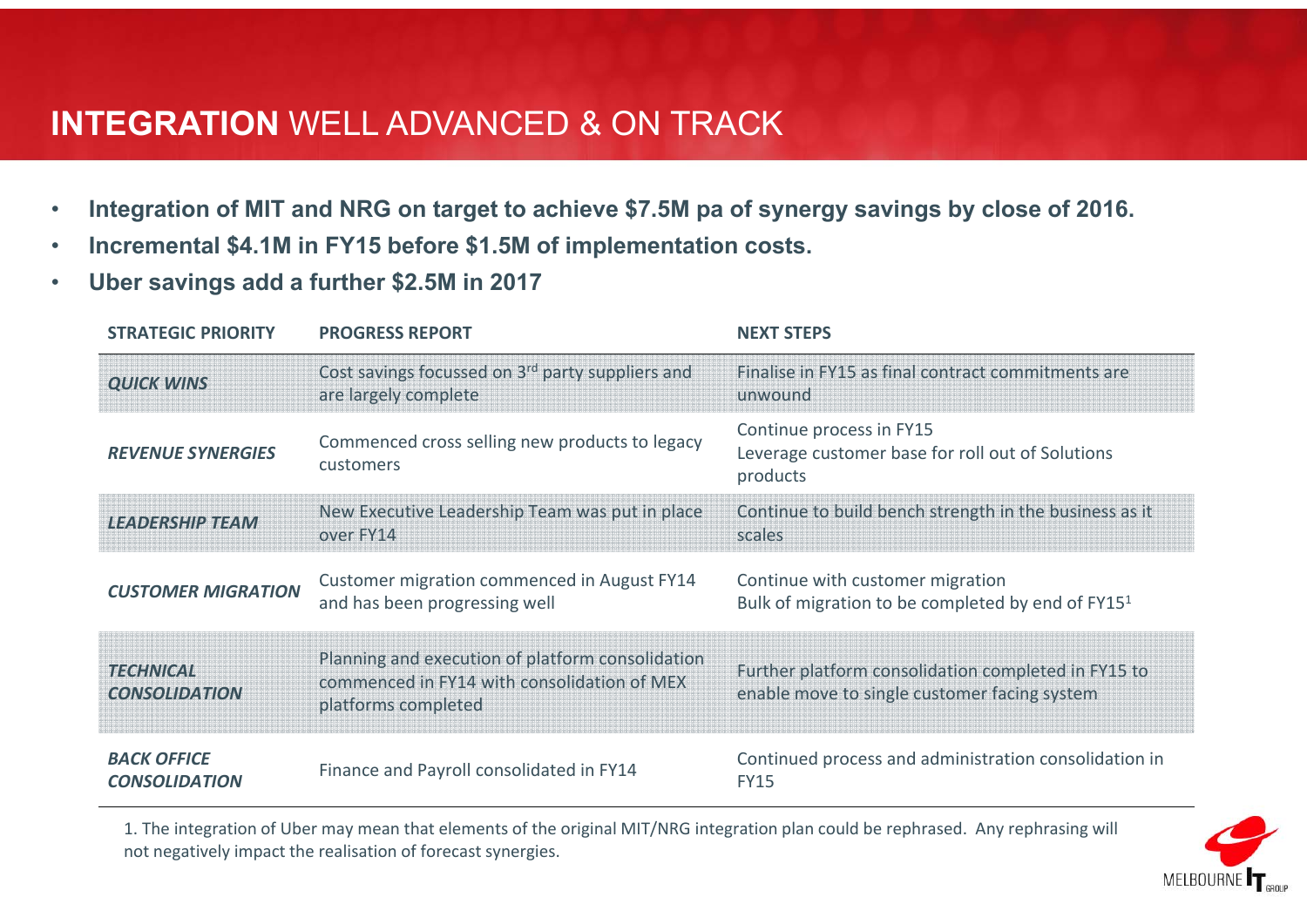### **SMB** - LONG TERM STRATEGY

### **SOLUTIONS SEGMENT**

- Customers prepared to pay for solutions
- Local support for do-it-for-me proposition
- Highly fragmented market with no major competitor in Australia



### **COMPONENTS SEGMENT**

- Domains, web hosting and email are key components for SMBs but account for only 20% of market by value
- MIT No.1 in Australian market but highly competitive with large competitors driving commoditisation



**SOLUTIONSCOMPONENTS**

\*MIT analysis Market size 2014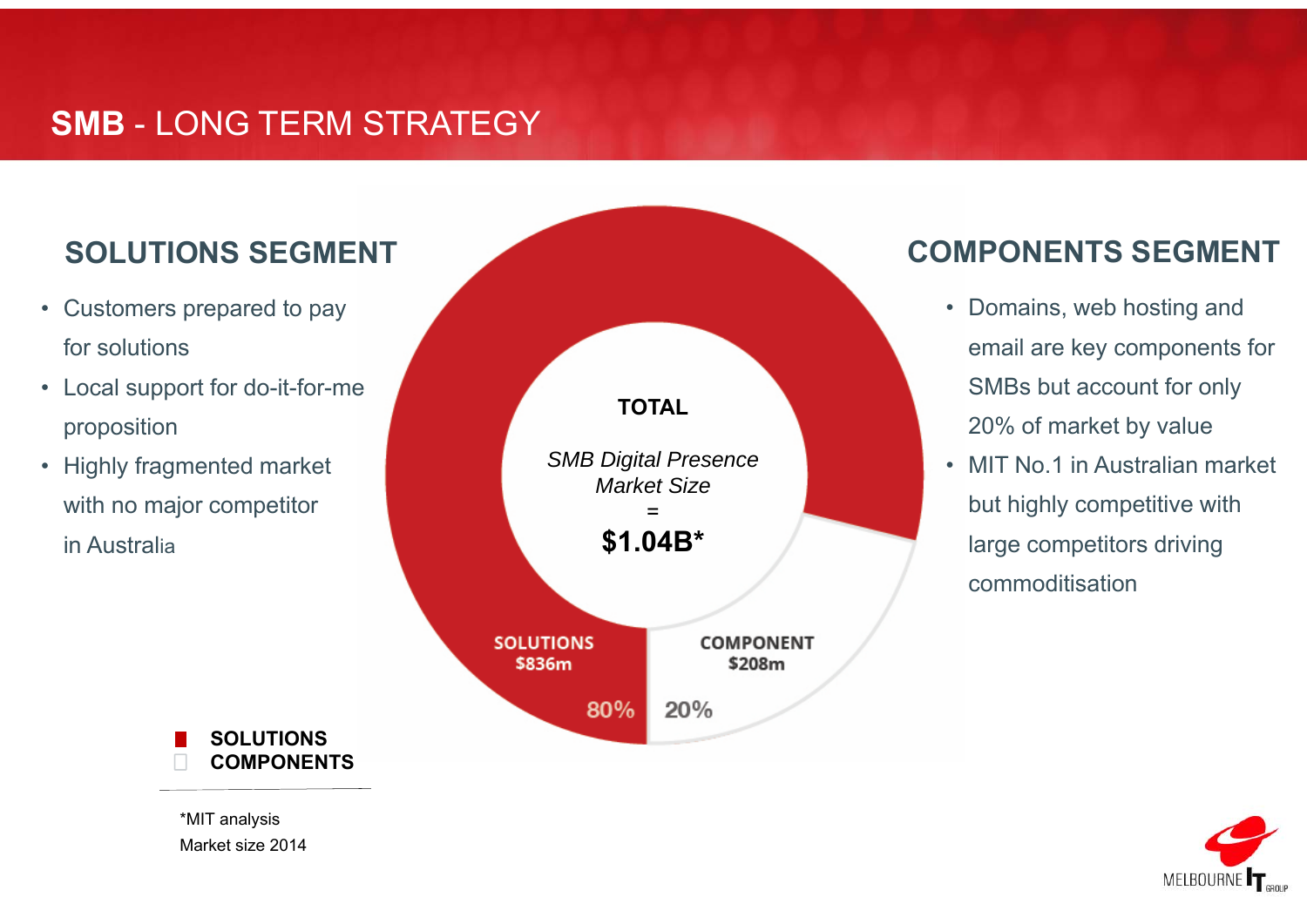### **SMB** – GROWTH IN THE CORE

### **NETREGISTRY NEW CUSTOMER ACQUISITION**





*\* December is a seasonal low point in the year*

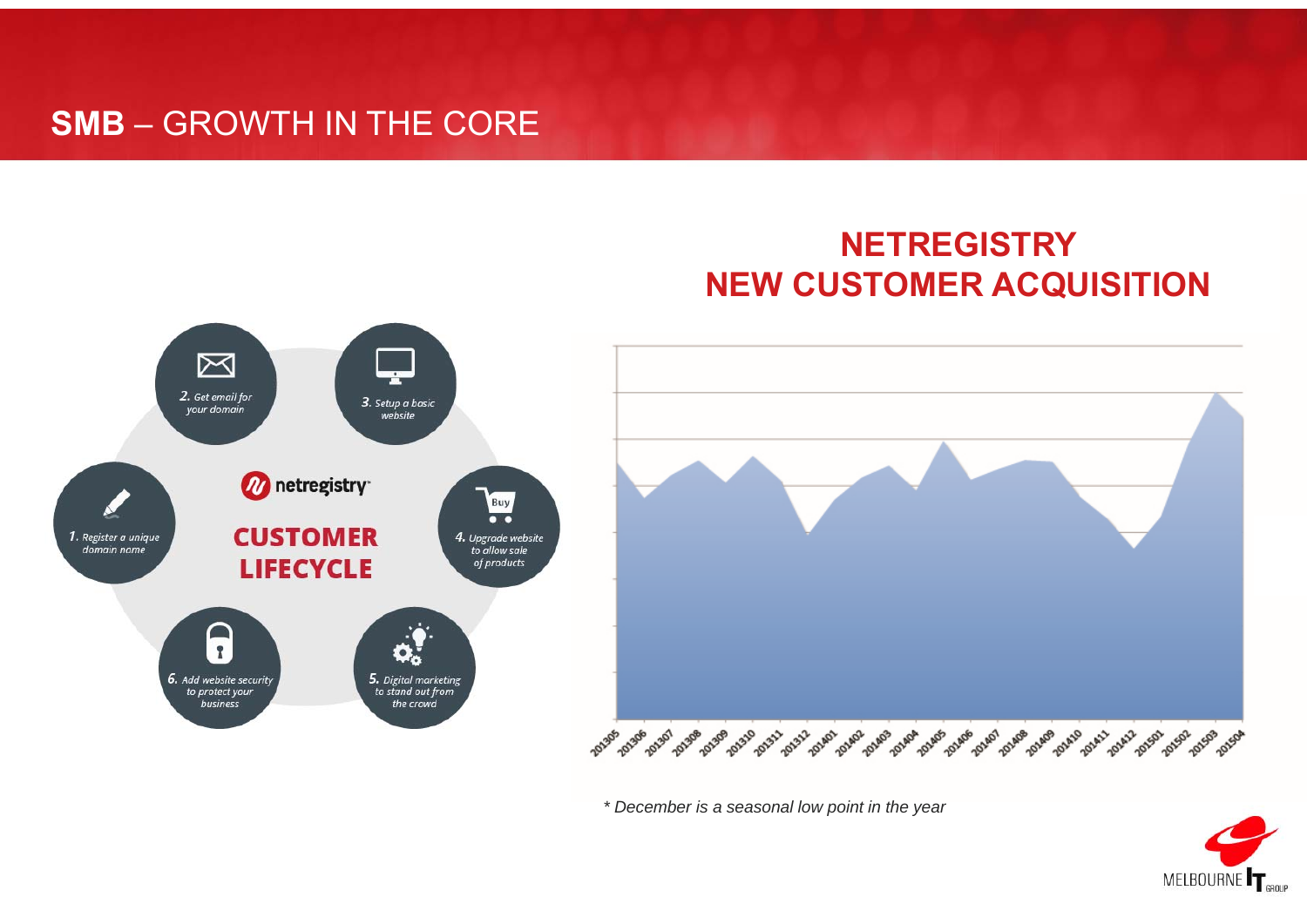### **SMB** – GROWTH FROM SOLUTIONS



### **214,000 small businesses intend to build a web presence in the next 12-18 months**

*\* Source: Australian Bureau of Statistics 2014*

### **DO IT FOR ME WEBSITE UNITS TO DATE**



*\*Expected end of month May figures based on 14th May*

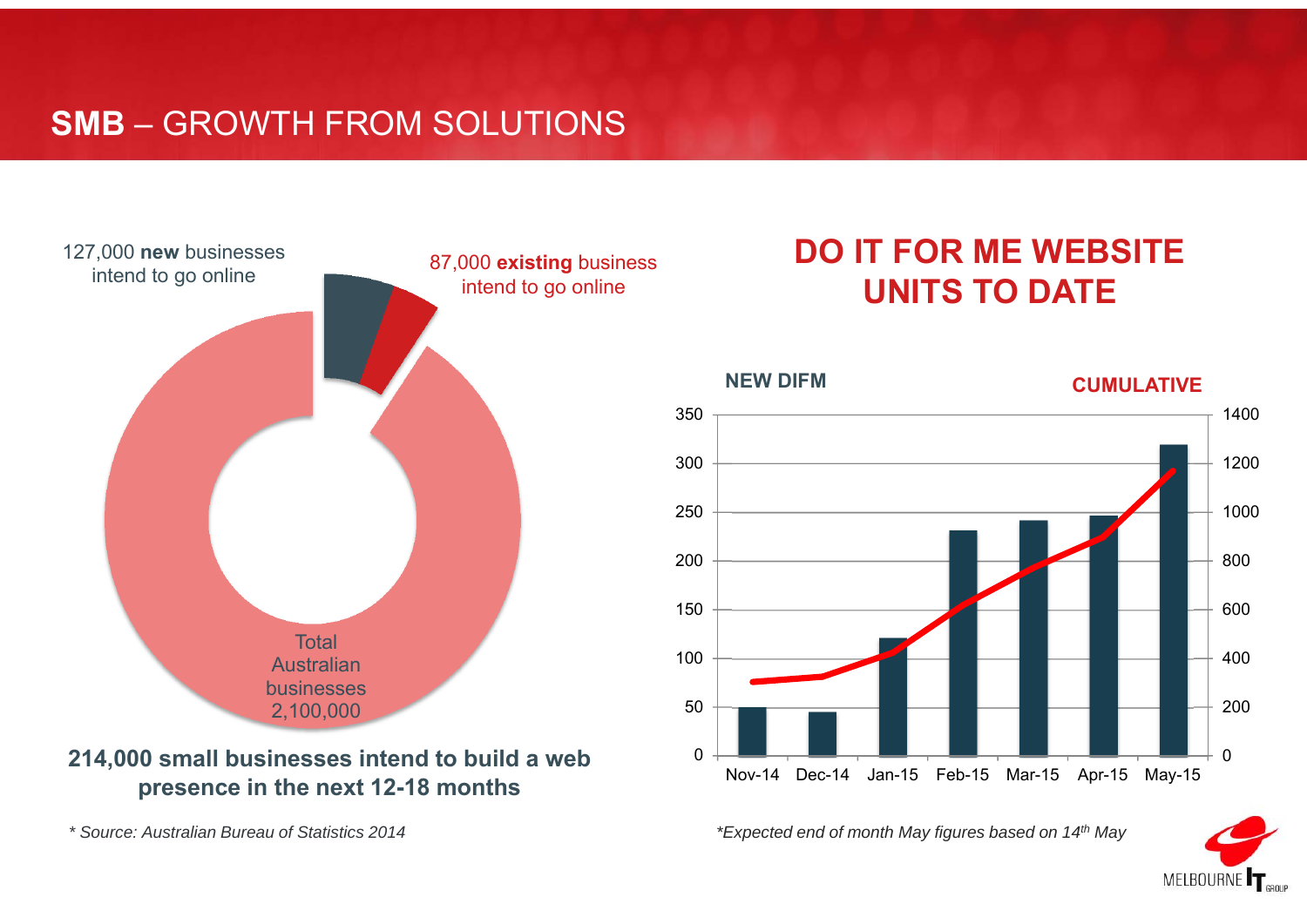### **ENTERPRISE SERVICES**

- Focus on solutions that increase agility and innovation rates for organisations
- Large Enterprise and Government customer portfolio
- **Cloud Solutions Practice**
	- Amazon Web Services Premier Partner
	- Data centre migration solutions
	- Security solutions
- **Application Solutions Practice**
	- Software engineering skills
	- Microsoft Gold Partner
	- .Net and Java Skills
- **Proactive** ongoing 24x7x365 managed services
	- DevOps skills
	- Automation and tool kits

# ENTERPRISE **CLOUD SOLUTIONS**



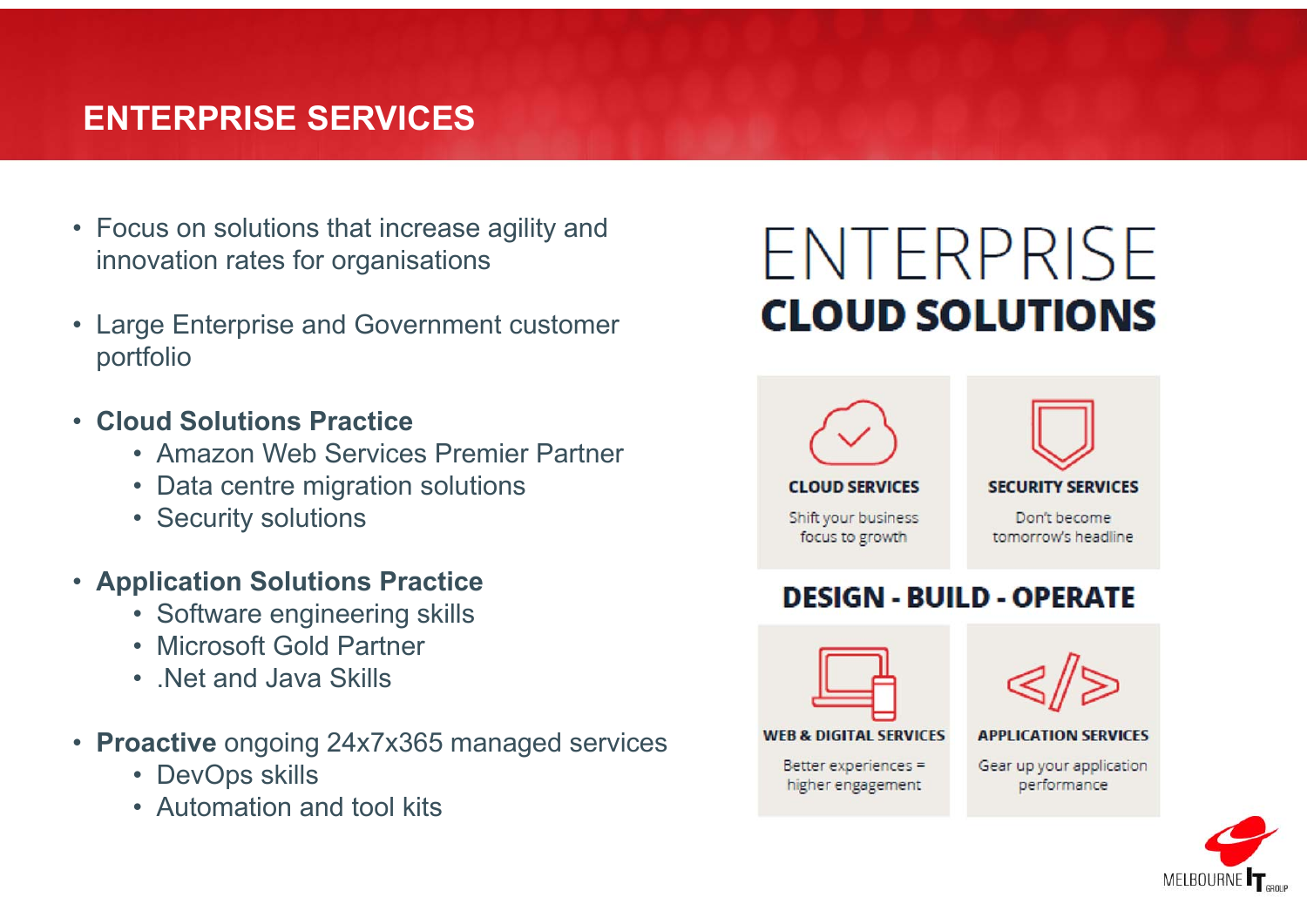### **ENTERPRISE SERVICES** - RR TRENDS BY PRODUCT

- • **ES continues to transform from an Infrastructure-As-A-Service (IaaS) business towards a Managed Services business**
- •**Total addressable market size estimated at \$600M, with \$300M in Managed Services growing at 16% CAGR**